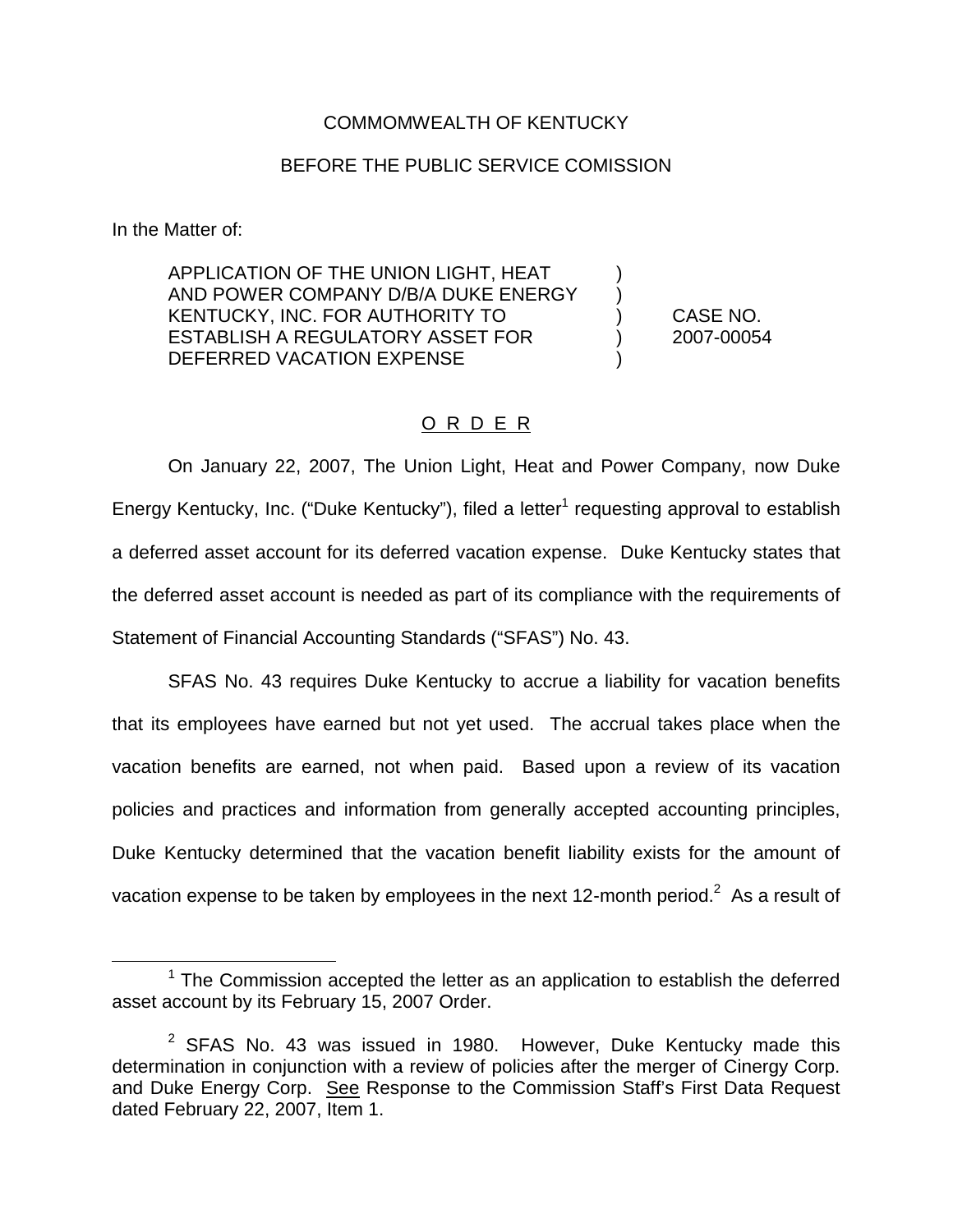this determination, Duke Kentucky concluded that it is necessary for it to record a charge to its balance sheet accounts for the earned, but unpaid, vacation benefit at the beginning of each year. This charge to the balance sheet would result in the creation of a new regulatory asset, a deferred vacation expense account. Throughout the year, as employees use vacation days and receive vacation pay, the vacation liability account would be debited and the deferred vacation expense account would be credited to reflect the payment of the vacation benefit. $3$ 

In its January 22, 2007 filing, Duke Kentucky states that it is not requesting that the Commission approve rate recovery for the proposed regulatory asset. Duke Kentucky acknowledges that if rate recovery is sought in a future application for a rate increase, it will have the burden to establish that rate recovery is reasonable.

Based upon a review of the record, the Commission finds that Duke Kentucky's proposal to create a new regulatory asset account for deferred vacation expense is reasonable and should be approved. The establishment of the deferred vacation expense account operates in conjunction with Duke Kentucky's application of SFAS No. 43 concerning its vacation policy. The Commission notes that this approval is for accounting purposes only, and agrees that if there is a future request for rate-making treatment for the deferred vacation expense Duke Kentucky will have the burden to demonstrate the proposed treatment is reasonable.

<sup>&</sup>lt;sup>3</sup> Response to the Commission Staff's First Data Request dated February 22, 2007, Item 5. Duke Kentucky provided examples of accounting entries that showed how the deferred vacation expense would be affected by different events during a 12 month period.